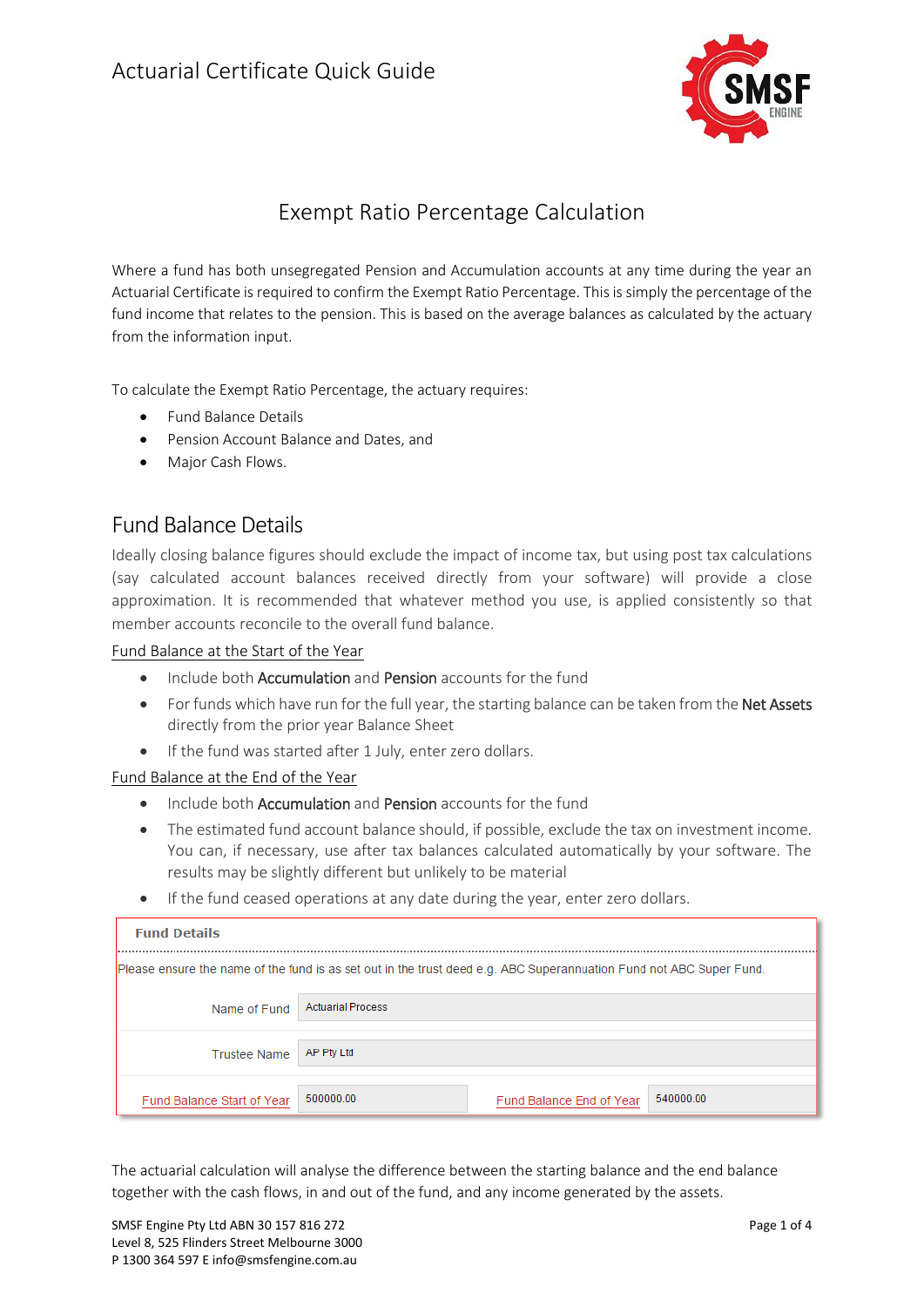## Pension Account Balance and Dates

### Pension Details

It is important to understand the dates of commencement and cessation of pensions as pensions that do not run for a full year are not entitled to exempt income for the full year.

#### Pension Commencement Date

If a pension commenced prior to the start of the year, and you do not know the exact start date, you can enter 30 June (ie the day before the start of the financial year).

#### Pension Cessation Date

If a pension did not cease during the year you can leave the Pension Cessation Date blank, otherwise enter the cessation date.

### Pension Account Balances

Next we complete the Begin and End Account Balances of the Pension Account for the above dates. This will enable us to calculate:

- The cash flow for the pension: and,
- By deduction, the accumulation member balance and cash flow.

The difference between fund balance and pension balance(s) must be the accumulation amount.

#### Begin Account Balance

- If the pension was started in a prior year, simply enter the closing balance at 30 June in the prior year
- If the pension started during the year, enter the total initial amount used to start the pension.

#### End Account Balance

Input the estimated final account balance:

- If the pension ended during the year, enter the closing balance at the cessation date (not zero).
- There is no need to adjust the estimated pension account balance for the tax on investment income.

| <b>Pension Accounts</b><br>  |            |                            |                   |
|------------------------------|------------|----------------------------|-------------------|
| <b>Pension 1</b><br>o        |            |                            |                   |
| Pension Commencement Date    | 30/06/2013 | Pension Cessation Date     | <b>DD/MM/YYYY</b> |
| <b>Begin Account Balance</b> | 250000.00  | <b>End Account Balance</b> | 230000.00         |

## Major Cash Flows

Unless otherwise specified, the actuarial calculation assumes that all cash flows occur evenly during the year. Routine monthly contributions or regular pension payments are unlikely to impact the calculation as they are evenly spread cash movements.

If there are large *one-off* cash flows during the year they can have an effect on the average balance calculation. The calculation weights these cash flows so that cash flows early in the period have more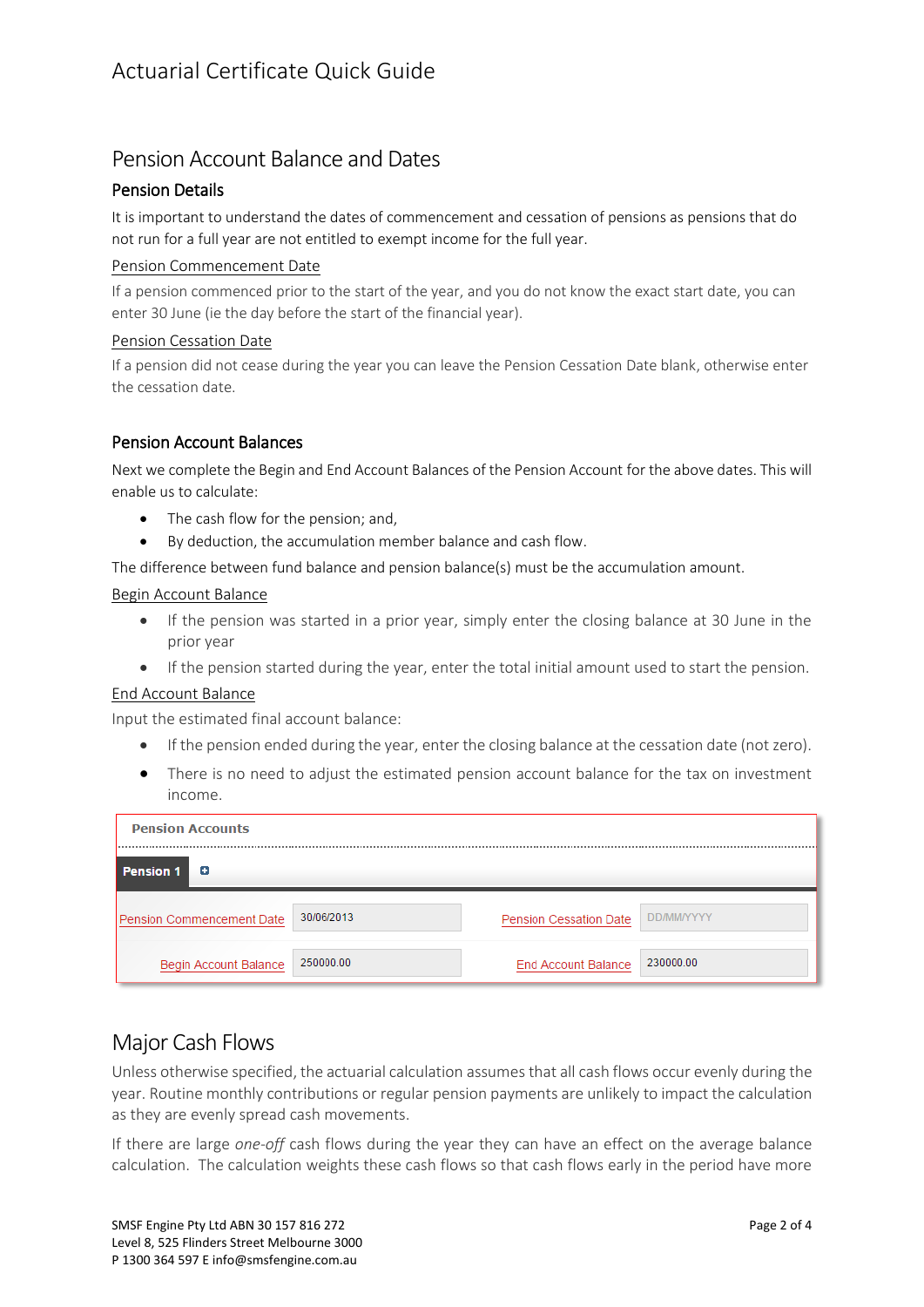# Actuarial Certificate Quick Guide

weight than cash flows late in the period, such as a bank deposit on 2<sup>nd</sup> July will earn more interest in the year than the same amount deposited on 28<sup>th</sup> June.

Cash flows of less than 5% of the balance of the fund will generally not have a material impact on the average balance calculation irrespective of when they occur.

Inputting the date, type and amount of a major cash flow, as per the list below, will allow for an accurate calculation.

If in any doubt, you can always include any cash flows you wish. More data will make the calculation more accurate.

|   | <b>Major Cash Flows</b> |                                             |                         |               |  |
|---|-------------------------|---------------------------------------------|-------------------------|---------------|--|
|   | Date                    | <b>Transaction Type</b>                     | <b>Cash Flow Amount</b> |               |  |
|   | 01/07/2013              | One-off pension payment over 5% of the Fund | 20000.00                | <b>Delete</b> |  |
| 2 | 30/06/2014              | Non-concessional contribution               | 60000.00                | <b>Delete</b> |  |

#### Types of Cash Flows

Below are examples of the type of cash flows to include. Contribution amounts should be net of any contributions tax.

- 1. Rollover from another superannuation fund
- 2. Full transfer of pension account to another superannuation fund
- 3. One-off pension payment of over 5% of the fund
- 4. Full commutation of pension paid to beneficiary
- 5. Partial commutation of pension paid to beneficiary
- 6. Accumulation account transfer to other superannuation fund
- 7. Accumulation sum paid to beneficiary
- 8. Concessional Contribution
- 9. Non-concessional Contribution
- 10. Partial transfer from pension to accumulation.

## An Example

| AP Super Fund           |            |            |
|-------------------------|------------|------------|
| <b>Opening Balance</b>  | 1/7/2013   | \$500,000  |
| Plus Und'd Contribution | 30/06/2014 | \$60,000   |
| Less Pension Payment    | 01/07/2013 | $-520,000$ |
| <b>Closing Balance</b>  | 30/06/2014 | \$540,000  |

| Mr A Pensioner                 |            |            |  |  |
|--------------------------------|------------|------------|--|--|
| Pension commenced              | 01/07/2010 |            |  |  |
| Opening Balance                | 30/06/2013 | \$250,000  |  |  |
| Less Pension Payment           | 01/07/2013 | $-520,000$ |  |  |
| <b>Closing Balance Pension</b> | 30/06/2014 | \$230,000  |  |  |